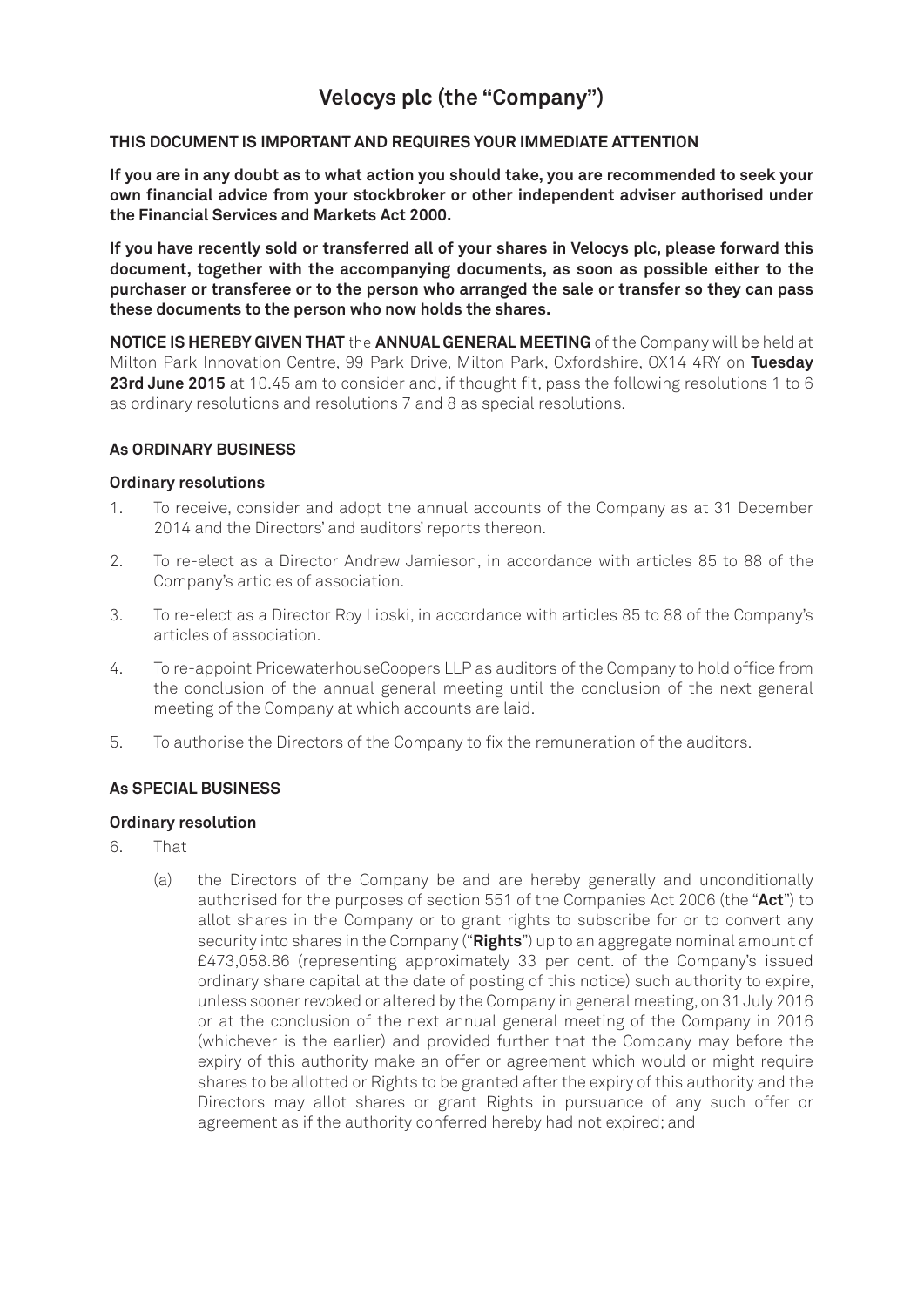(b) all other authorities conferred on the Directors prior to the date of passing of this resolution to allot equity securities are hereby revoked save to the extent that such authorities have been utilised or agreed to be utilised.

## **Special resolution**

- 7. That pursuant to the authority conferred by resolution numbered 8 being passed, the Directors be and they are empowered pursuant to section 570 of the Act to allot equity securities (within the meaning of section 560 of the Act) wholly for cash pursuant to the authority conferred by the previous resolution as if sub-section (1) of Section 561 of the Act did not apply to any such allotment, provided that this power shall be limited to the allotment of equity securities:
	- (a) in connection with an offer of such securities by way of rights to holders of ordinary shares of 1p each in the capital of the Company ("**ordinary shares**") in proportion (as nearly as may be practicable) to their respective holdings of such shares, but subject to such exclusions or other arrangements as the Directors may deem necessary or expedient in relation to fractional entitlements or any legal or practical problems under the laws of any territory, or the requirements of any regulatory body or stock exchange; and
	- (b) otherwise than pursuant to sub-paragraph (a) above up to an aggregate nominal amount of £141,917.66 (representing 10% of the Company's issued ordinary share capital at the date of posting this notice),

and shall expire on 31 July 2016 or at the conclusion of the next annual general meeting of the Company in 2016 (whichever is the earlier), and provided further that the Company may before the expiry of this authority make an offer or agreement which would or might require relevant securities to be allotted after the expiry of this authority and the Directors may allot equity securities in pursuance of any such offer or agreement as if the authority conferred hereby had not expired.

This power applies in relation to a sale of shares which is an allotment of equity securities by virtue of section 560 (3) of the Act as if in the first paragraph of this resolution the words "pursuant to the authority conferred by resolution numbered 8 being passed" were omitted.

## **Special resolution**

- 8. That the Company be and is generally and unconditionally authorised for the purposes of section 701 of the Act to make one or more market purchases (within the meaning of section 693(4) of the Act) on the AIM market of the London Stock Exchange of its ordinary shares provided that:
	- (a) the maximum aggregate number of ordinary shares authorised to be purchased is 14,191,766 (representing 10% of the Company's issued ordinary share capital at the date of posting of this notice);
	- (b) the minimum price which may be paid for such shares is 1p per ordinary share;
	- (c) the maximum price which may be paid for an ordinary share shall not be more, at the time of purchase, than the amount equal to 105 per cent. of the average of the middle market quotations for an ordinary share as derived from the London Stock Exchange for the five business days immediately preceding the date on which the ordinary share is purchased;
	- (d) unless previously renewed, varied or revoked, the authority conferred shall expire at the conclusion of the next annual general meeting of the Company in 2016; and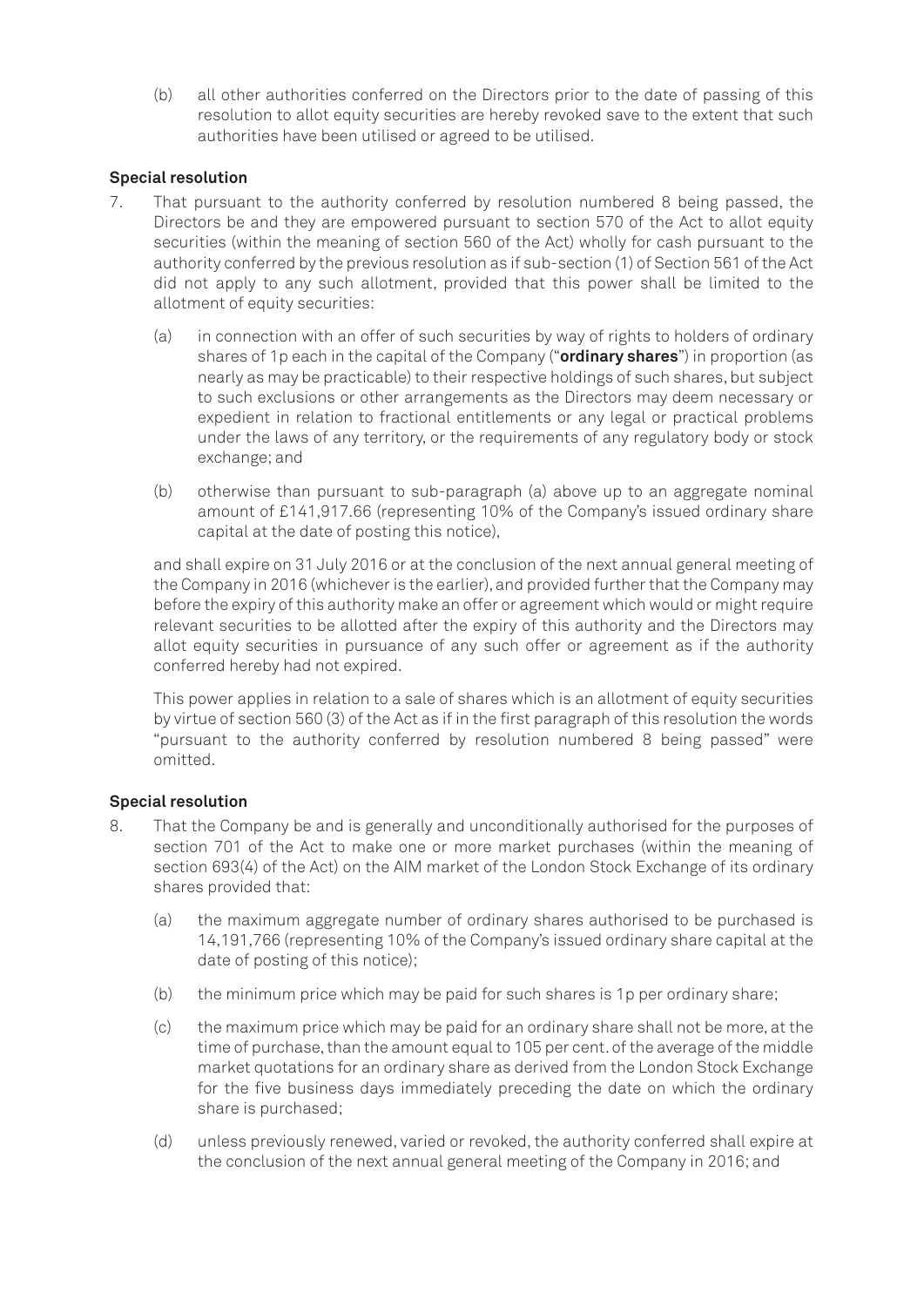(e) the Company may make a contract or contracts to purchase ordinary shares under the authority conferred prior to the expiry of such authority which will or may be executed wholly or partly after the expiry of such authority and may make a purchase of ordinary shares in pursuance of any such contract or contracts, as if such authority had not expired.

## **BY ORDER OF THE BOARD**

 $\overline{\phantom{0}}$  $R$ 

Susan Robertson FCA **Secretary** 22nd May 2015

**Registered Office:** 115e Olympic Avenue, Milton Park, Abingdon, OX14 4SA, United Kingdom